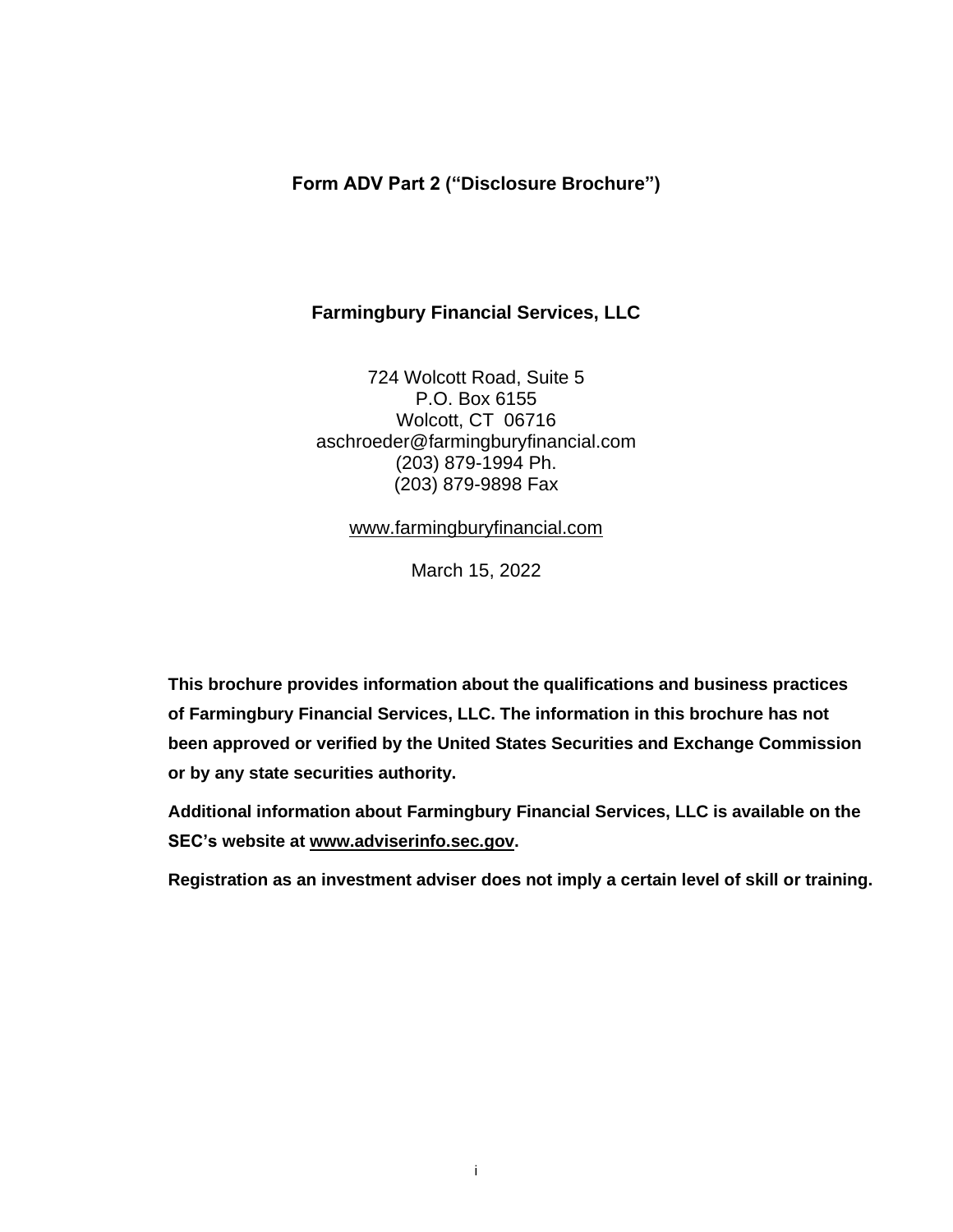# **2. Material Changes**

Form ADV Part 2 ("Disclosure Brochure") requires registered investment advisers to amend their brochure when information becomes materially inaccurate and review at least annually. If there are any material changes to an adviser's disclosure brochure, the adviser is required to notify you and provide you with a description of the material changes.

We have reviewed our Disclosure Brochure dated March 18, 2021 and have made material changes as of January 3, 2022. Please remember to contact Farmingbury Financial Services, LLC, if there are any changes in your personal or financial situation or investment objectives. If you have any questions, or wish to obtain a copy of this Disclosure Brochure (ADV Part II) or a Privacy Policy, please call Aaron Schroeder, Principal, at (203) 879-1994, or go to our website: [www.farmingburyfinancial.com](http://www.farmingburyfinancial.com/) There is no charge for a copy of the Disclosure Brochure.

Additional information about Farmingbury is available on the SEC's website at [www.adviserinfo.sec.gov.](http://www.adviserinfo.sec.gov/)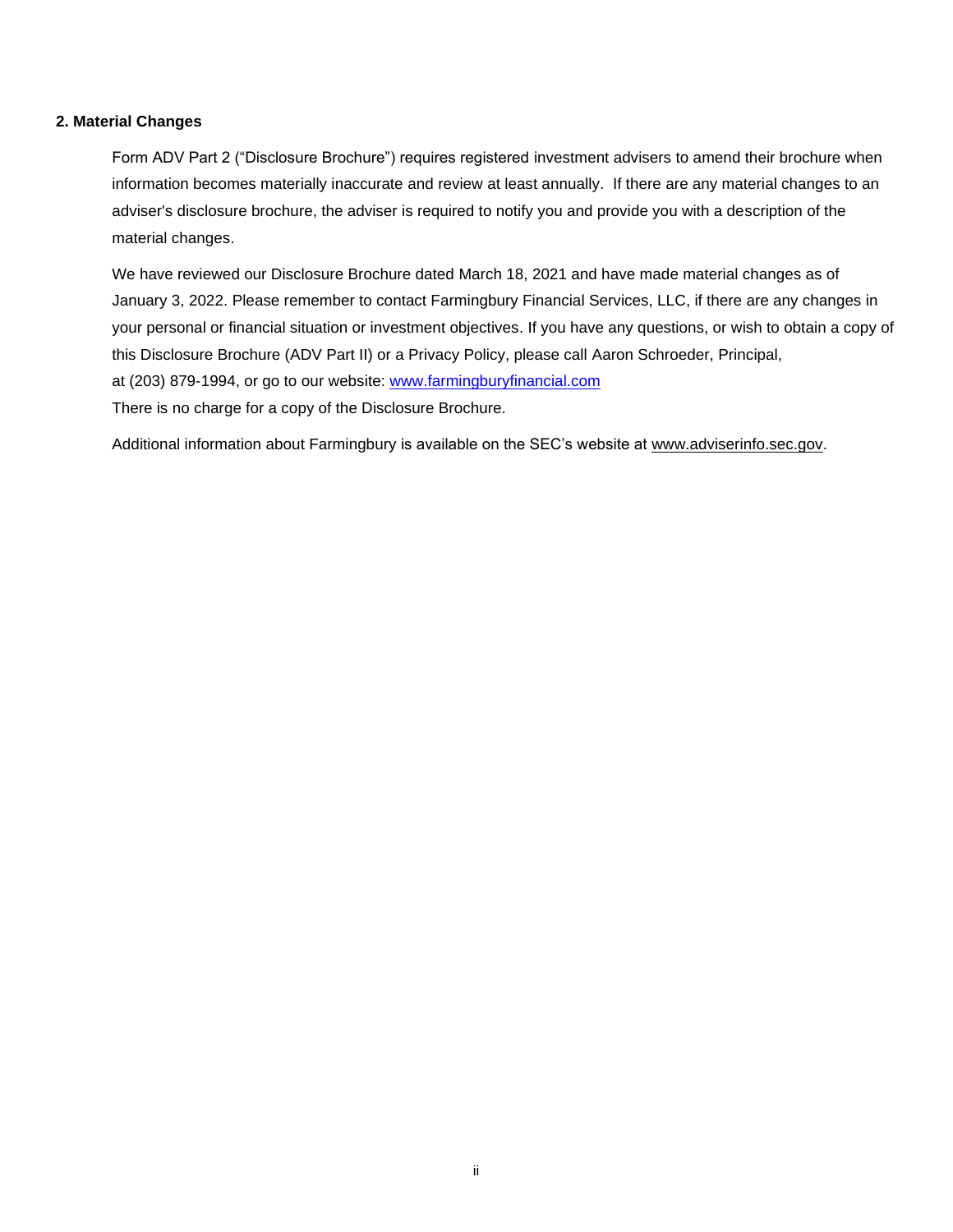# 3. Table Of Contents

| 11. Code Of Ethics, Participation Or Interest In Client Transactions And Personal Trading  9 |
|----------------------------------------------------------------------------------------------|
|                                                                                              |
|                                                                                              |
|                                                                                              |
|                                                                                              |
|                                                                                              |
|                                                                                              |
|                                                                                              |
|                                                                                              |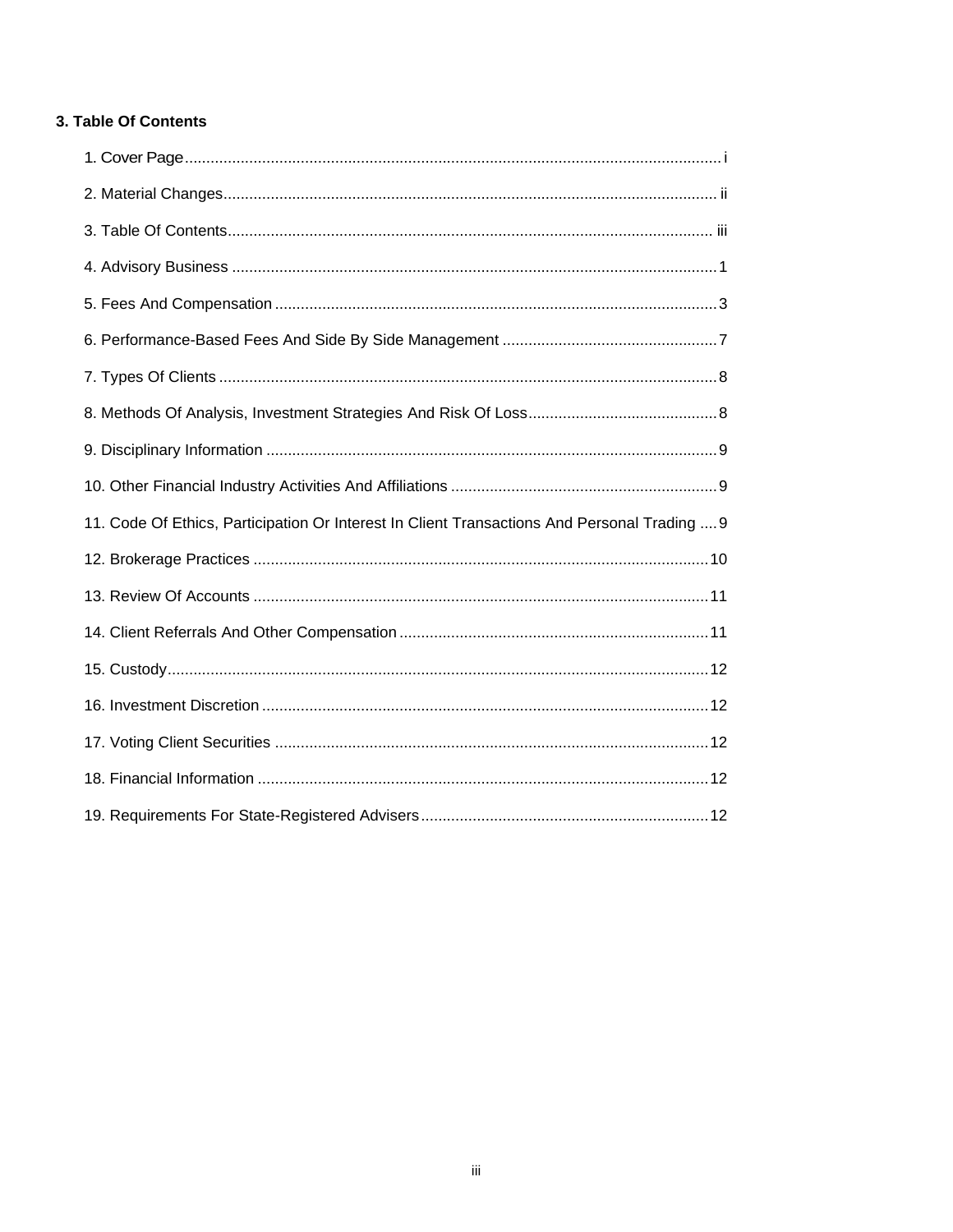## **4. Advisory Business**

#### *Ownership/Advisor History*

Farmingbury Financial Services, LLC ("Farmingbury") is a privately held Connecticut limited liability company that has been providing investment advisory services as a Stateregistered investment adviser since 1999. The principal owner of Farmingbury Financial Services, LLC is Aaron Schroeder.

At Farmingbury, our objective is to help you invest your assets with a goal of meeting your investment objectives and financial needs. We provide personalized, confidential financial planning and investment advisory services to individuals, pension and profitsharing plans, trusts, estates, charitable organizations, and businesses. Advice is provided through consultations and may include a determination of financial objectives, identification of financial problems, cash flow management, tax planning, insurance review, investment management, education funding, retirement planning, and estate planning.

#### *Advisory Services Offered*

Before we enter into an adviser-client relationship, we offer a complimentary general consultation to discuss services available, give you time to review the information we provide, and determine whether a relationship might benefit you. Investment advisory services begin only after the relationship is formalized with a properly executed agreement. We offer the following services to our clients:

#### *Financial Planning and Consulting*

We provide financial planning services that are principally advisory in nature, designed to help you make the most of your financial resources, and tailored to your individual needs. Advice on topics such as wills, estate plans, trusts, investments, taxes, and insurance, are available to you within one plan and as part of one consolidated project. If you require advice on only a single aspect of the management of your financial resources, such as a review or recommendation as to your investments in your 401(k) plan, we are available to consult with you in addressing specific areas of concern.

Initially, we will meet with you to gather important financial information. Once this information has been gathered and reviewed, we will develop a detailed financial plan and present it to you with recommendations for implementation of the plan.

For businesses who are interested in an analysis of their employee retirement plans, we offer an evaluation of the retirement plan's objectives and discussion of funding strategies for fee administration. We will perform an analysis of the plan's current portfolio, identifying deficiencies and potential opportunities for improvement.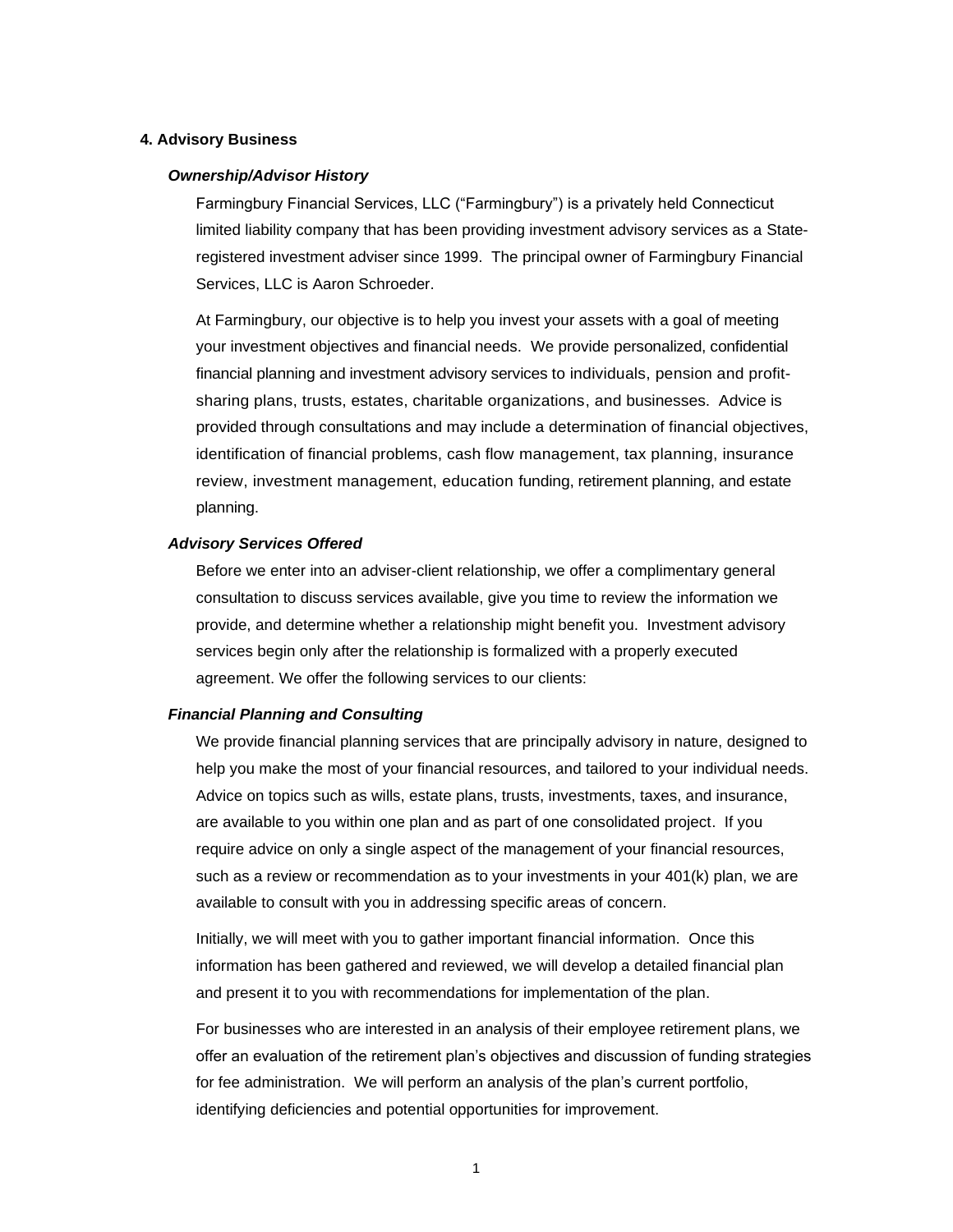The key areas of analysis include asset allocation, diversification, investment costs, portfolio risk, and efficiency.

#### *Investment Management*

Farmingbury offers ongoing investment management based on your individual needs and particular circumstances, regardless of where your assets are held. Services include implementation, monitoring, and ongoing management on a non-discretionary basis. We meet with you periodically to proactively identify and plan for any changes that could influence your overall financial situation. We will assess your financial situation to help you determine if your investment is allocated appropriately, based on your individual investment objectives and goals.

We often make referrals to an unaffiliated Third Party Adviser ("TPA" 1) for investment management. TPAs invest your assets in portfolios modeled to mirror your investment objectives and financial needs. All referrals depend on your circumstances, goals, and objectives, strategy desired, account size, risk tolerance, or other factors. You are not obligated to take advantage of any of our referrals. Generally, a TPA is responsible for portfolio management, portfolio design, best execution, portfolio reporting, trading, trade error resolution, and custodian reconciliations.

Before making referrals, we review the TPAs' backgrounds, and consider factors, such as fees, reputation, performance, financial strength, management, price, and reporting capabilities. We will present you with recommendations based on your financial situation, goals, needs, and investment objectives.

We currently refer clients to Matson Money, Inc. ("Matson Money"), a registered investment adviser, who has created model portfolios, managed by them for a wide range of investment choices. Our agreement with Matson Money, Inc. requires us to maintain a relationship with you. Matson Money requires us to ensure that information about your specific goals, financial situation and risk preference remain current, assist you in determining appropriate allocation models, review account activity periodically, contact you annually, and respond to your inquiries.

In addition, we are currently referring clients to Efficient Advisors, LLC, a registered investment adviser, who has alternative model portfolios managed by them, offering a wide range of investment options. Brokerage and investment advisory services and fees differ in the marketplace and it is important for you to understand the differences.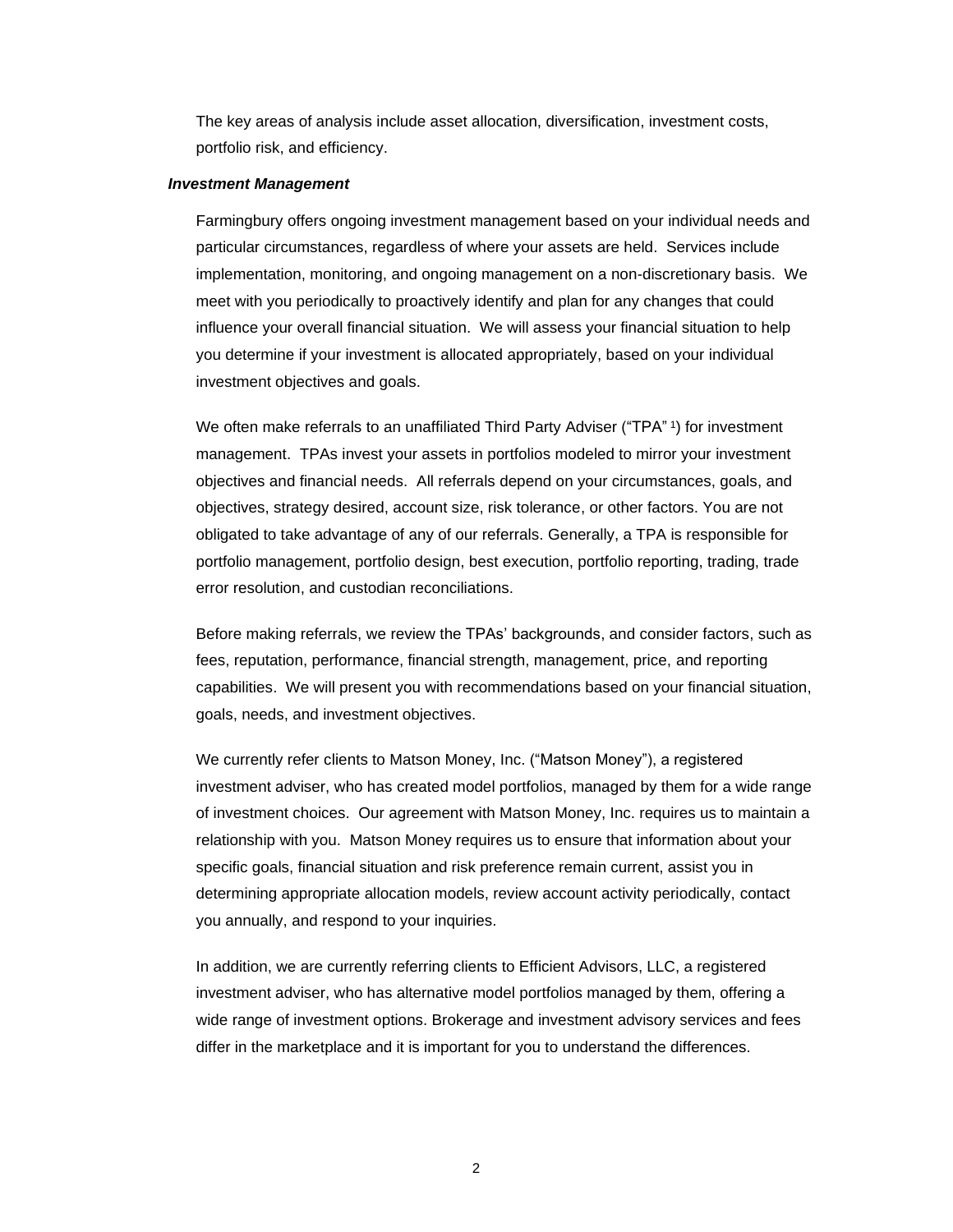Our agreement with Efficient Advisors, LLC requires us to maintain a relationship with you. Efficient Advisors requires us to ensure that information about your specific goals, financial situation and risk preference remain current, assist you in determining appropriate allocation models, review account activity periodically, contact you annually, and respond to your inquiries.

At the time of the referral, you are given the TPA's written disclosures describing its services and fees. <sup>1</sup> In addition, we give you a separate written document (Solicitor's Disclosure Statement) that describes our relationship with the TPA and the fees we receive for the referral.

#### *Tailored Services*

We tailor all of our services to the client's stated goals, needs and objectives. You may impose restrictions on investing in certain securities or types of securities, but all restrictions must be presented to us in writing.

#### *Wrap Fee Programs*

We do not manage or sponsor a wrap fee program, even though we may refer a client to a TPA that manages, or sponsors wrap fee programs.

## *Clients Assets Managed*

As of December 31, 2021, we managed \$9,057,000 of client assets on a nondiscretionary basis.

#### **5. Fees and Compensation**

# *Portfolio Management and Monitoring Services:*

#### *1. Matson Money, Inc. Co-Advisors Program*

When you participate in a Matson Money program, your investments bear all fund-related fees and expenses, including brokerage fees and operating expenses as well as the expenses derived from the underlying mutual funds in which the Matson Funds invest. As adviser to its funds, Matson Money receives fees of 0.50% on each fund's average daily net assets. Assets invested in shares of the Matson Funds are subject to embedded advisory and other fees and expenses, which are paid by the Matson Funds, but ultimately borne by investors. As funds of funds, the Matson Funds invest in shares of other registered investment companies. Advisers to the underlying mutual funds are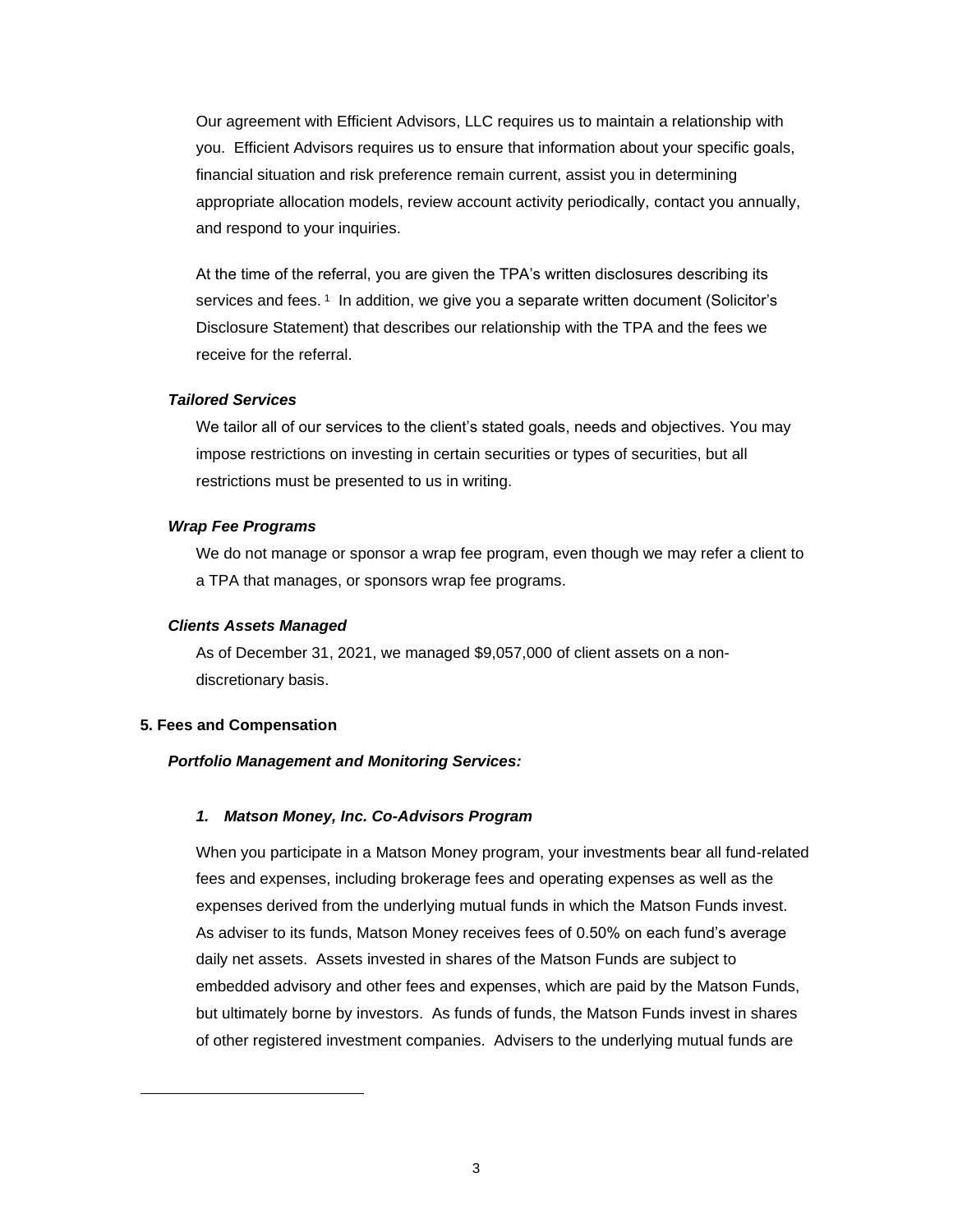paid an advisory fee by each underlying fund they manage. Thus, clients bear their asset-based share of the fees and expenses of each underlying fund as well as the Matson Fund series in which their assets are invested. No sales loads are paid to Matson Money or Farmingbury for fund investments. Matson Money does not charge a separate advisory fee above or beyond the fees embedded in the Matson Funds.

Annual fees paid to Farmingbury, which are negotiable, are charged by Matson Money quarterly in advance, at one-fourth of the annual rate. These fees range from 0.25% to 1.25% of your assets under management.

For non-ERISA accounts, Matson Money debits fees from your account and pays that amount directly to Farmingbury. For ERISA accounts, Matson Money instructs your thirdparty custodian to debit fees. Fees are based on the market value of your account on the last business day of the preceding calendar quarter. Clients who invest in Matson Funds through different co-advisers may pay higher or lower fees to their co-adviser than other investors in the same funds.

Farmingbury will not, and has no authority to, withdraw fees from your account. With prior notice, Matson Money is willing to permit you to pay the advisory fees directly to Farmingbury.

You have the right to terminate your agreement with Farmingbury and/or Matson Money without penalty within five (5) business days. Otherwise, your agreement may be terminated by any of the parties by giving 30 days prior written notice to the other. Prepaid fees will be refunded by Matson on a pro-rata basis.

For non-ERISA accounts, Matson Money debits fees from your account and pays that amount directly to Farmingbury. For ERISA accounts, Matson Money instructs your thirdparty custodian to debit fees. Fees are based on the market value of your account on the last business day of the preceding calendar quarter. Clients who invest in Matson Funds through different co-advisers may pay higher or lower fees to their co-adviser than other investors in the same funds.

### *2. Efficient Advisors, LLC Co-Advisors Program*

When you participate in an Efficient Advisors program, your investments bear all fundrelated fees and expenses, including brokerage fees and operating expenses as well as the expenses derived from the underlying mutual funds in which Efficient Advisors invest. As adviser to its funds, Efficient Advisors receives fees up to 0.50% on each fund's average daily net assets. No sales loads are paid to Efficient Advisors or Farmingbury for fund investments. Efficient Advisors does not charge a separate advisory fee. Annual fees paid to Farmingbury, which are negotiable, are charged by Efficient Advisors quarterly billing in advance, at one fourth of the annual rate. These fees range from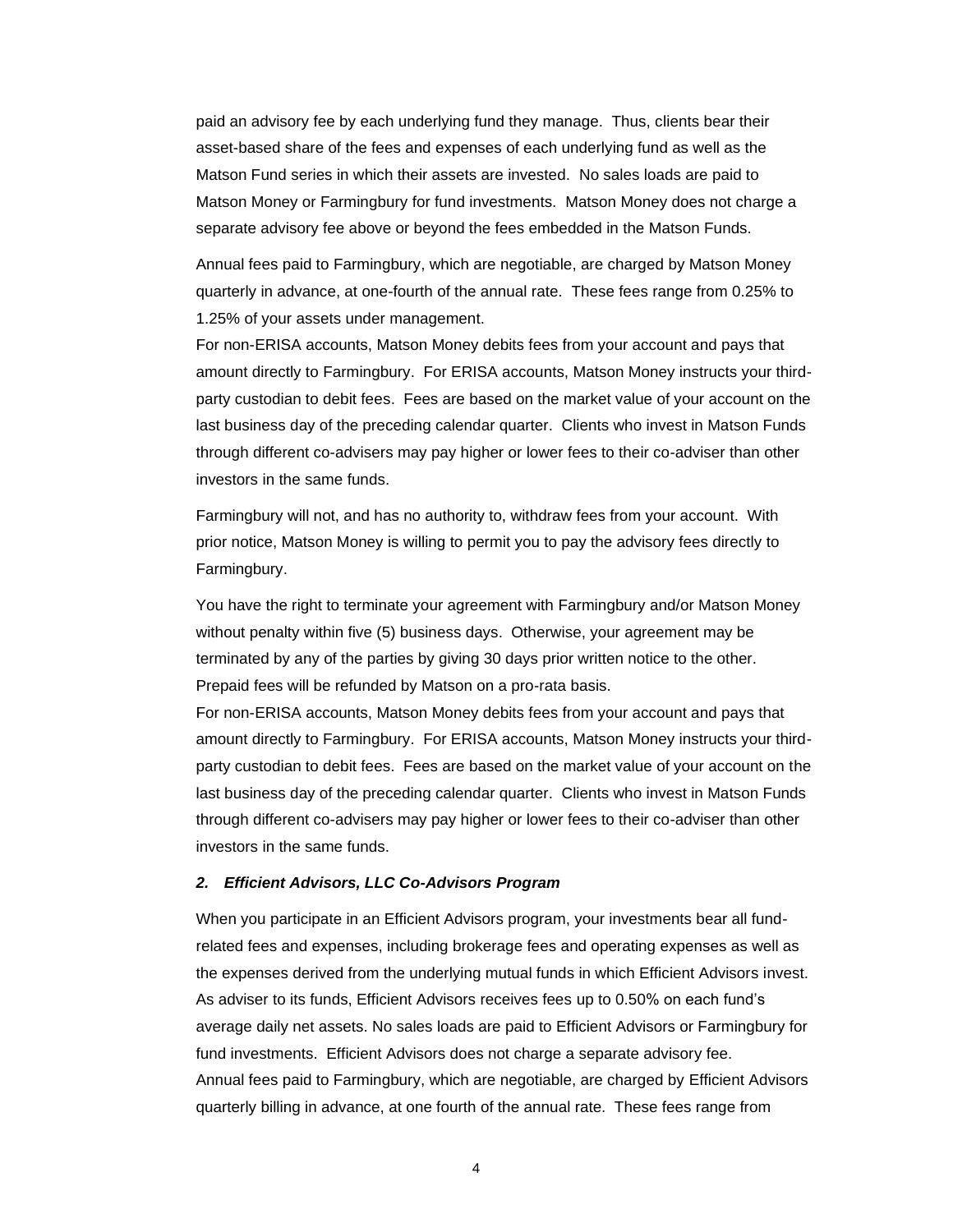0.25% to 1.25% of your assets under management.

Farmingbury will not, and has no authority to, withdraw fees from your account. With prior notice, Efficient Advisors is willing to permit you to pay the advisory fees directly to Farmingbury.

You have the right to terminate your agreement with Farmingbury and/or Efficient Advisors without penalty within five (5) business days. Otherwise, your agreement may be terminated by any of the parties by giving 30 days prior written notice to the other. If termination is on a day other than the last day of a billing period, Efficient Advisors will keep the unused portion of the prepaid management fee.

#### *Management by Farmingbury*

If your investments are managed by Farmingbury rather than by a Third Party Adviser, annual fees range up to 1.00%. We may negotiate fees on a client-to-client basis depending on the size, complexity, and nature of the portfolio managed. We may aggregate assets for household totals and other circumstances. You may arrange for the fee to be deducted from just one account for all accounts as long as there are no conflicts with ERISA requirements. While we believe that our fees are competitive, you may obtain lower fees for comparable services from other sources.

Farmingbury charges fees quarterly in arrears at 1/4 of the annual rate based on your account value on the last day of the calendar quarter. If you sign the Investment Advisory Agreement at any time other than on the first day of a calendar quarter, the initial fee is pro-rated based on the number of days from the date the Investment Advisory Agreement is signed to the end of the calendar quarter. Subsequent fees are calculated as of the last day of each calendar quarter.

Additions to your account at any time other than on the first day of a calendar quarter are subject to fees on a pro-rated basis based on the number of days from the first day of management to the end of the calendar quarter. However, at our discretion, insignificant fluctuations in money deposited may not be subject to management fee pro-ration. You are responsible for all expenses of your account in addition to custodian fees and brokerage commissions.

When you sign the Investment Advisory Agreement, you will authorize Farmingbury Financial Services, LLC to invoice your account custodian for management fees. By signing a "Letter of Authorization" or other document, you will authorize your account custodian to automatically deduct the fees from your account and send to Farmingbury. If your account does not have a sufficient cash or money market balance to cover the fees or is restricted from automatic debiting of fees, you may deposit additional funds or

5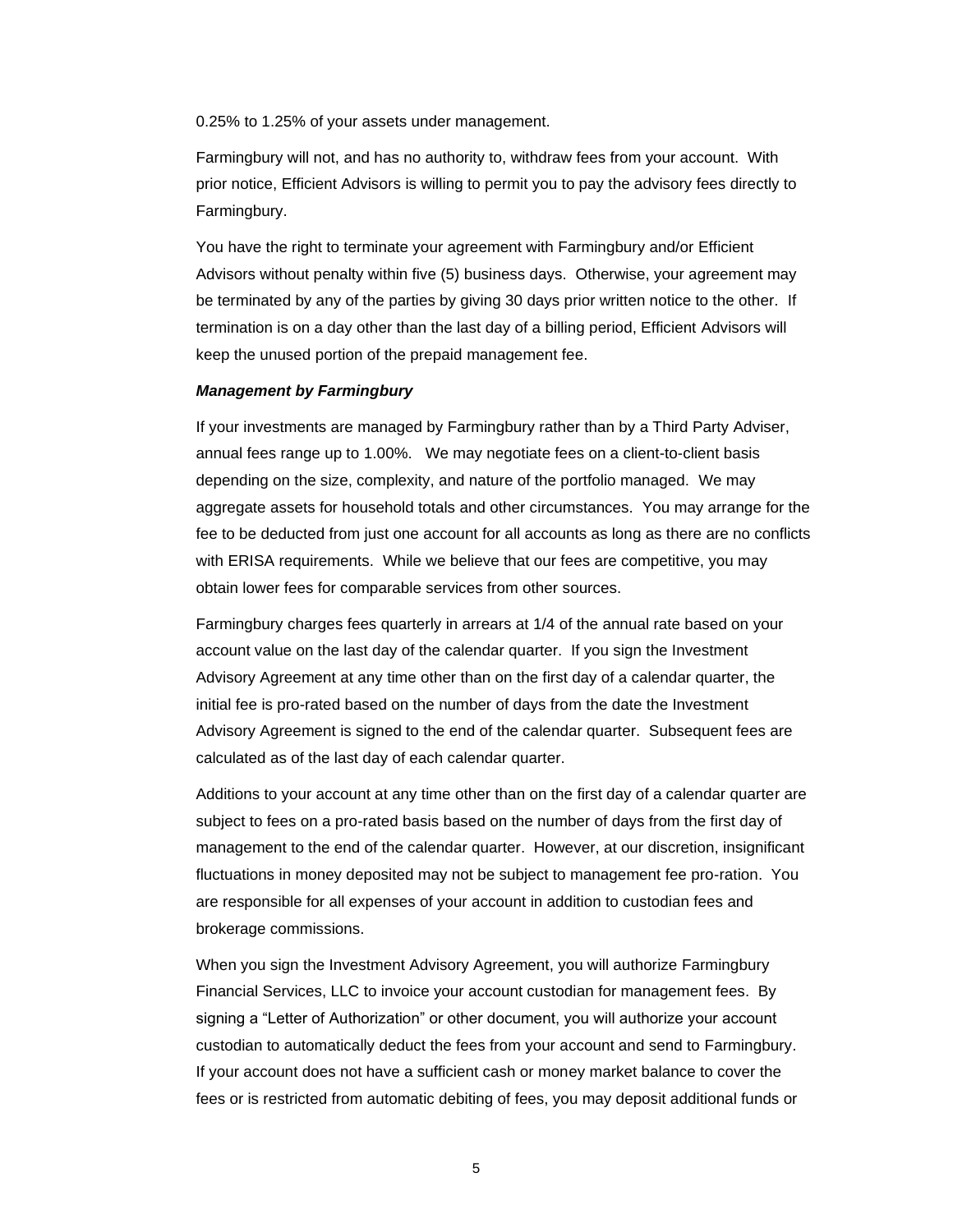make payment in an alternative manner acceptable to us. If you do not deposit additional funds or otherwise make the payment, securities in your account will be sold in an amount sufficient to cover the fees. Your account custodian will reflect the amount of the deduction on your account's statement.

Our portfolio management services continue until terminated with fourteen (14) days written notice by you or us. On the effective date of termination, any fees due to Farmingbury Financial Services, LLC will be billed for the number of days of services provided. In addition, you have the right to terminate our advisory services without penalty within five (5) business days after entering into the Investment Advisory Agreement.

#### *General Information*

Fees are separate from charges assessed by third parties, such as broker/dealers, custodians, mutual fund companies, etc. Rebalancing or reallocation of your portfolio may involve transaction charges. Brokerage and other transaction costs charged by broker/dealers executing the transactions and custodians maintaining your assets are in addition to the management fees and are not negotiable by Farmingbury. Mutual funds, variable annuities, or other platforms may assess other fees and expenses, such as 12B-1 fees and/or commissions in connection with the placement of your funds into these investments. Farmingbury Financial Services, LLC does not receive any of these commissions, charges, and/or fees.

Depending on individual arrangements made, fees paid by one client may be higher or lower than fees paid by another client under similar circumstances. Advice provided by Farmingbury Financial Services, LLC may differ from one client to another.

Fees charged are calculated as described above and are not based on a share of capital gains upon, or capital appreciation of, the funds, or any portion of the funds of an advisory client.

Farmingbury Financial Services, LLC does not represent, warranty, or imply that any services or methods of analysis can or will predict future results, successfully identify market tops or bottoms, or insulate you from losses due to market corrections.

See "Brokerage Practices" and "Other Financial Industry Activities and Affiliations" (below) for information about our relationships with other financial institutions. Compensation received from other financial institutions may create a conflict of interest when their financial products are recommended to you. We will disclose these conflicts to you before a recommendation is made by us.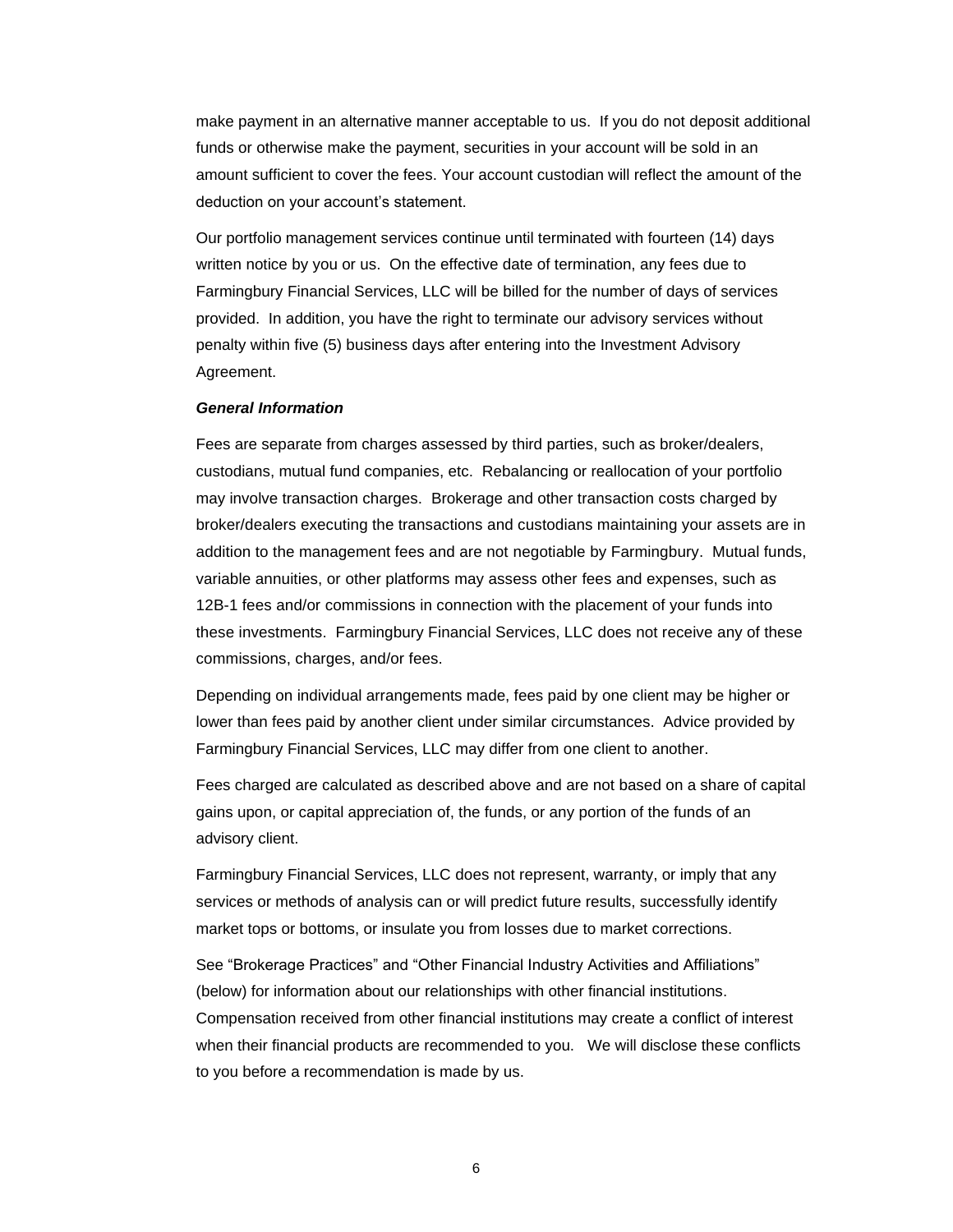### *Fees for Financial Planning and Consulting*

Financial planning and consulting fees will be charged in one or both of two ways:

- 1. As a fixed fee, typically ranging from \$500 to \$2,500**,** depending on the nature and complexity of each client's circumstances and the professional rendering the financial planning services; and/or
- 2. On an hourly basis calculated at an hourly rate between \$150 and \$250, depending on the nature and complexity of each client's circumstances and the professional rendering the financial planning services. The length of time it will take to complete the advisory service will depend on the nature and complexity of the individual client's personal circumstances. An estimate for total hours will be determined at the start of the advisory relationship.

Typically, fifty percent (50%) of the financial planning fee is due upon inception of the advisory relationship, with the balance payable upon completion of the financial planning service. Consulting services fees are payable monthly, in arrears, or upon completion of the advisory service. Typically, the financial plan will be presented to the client within 90 days of the contract date, provided that all information needed to prepare the financial plan has been promptly provided by the client.

Our financial planning and consulting fees are negotiable. Both the hourly rate and an estimate of the total project fee (estimated hours multiplied by the agreed hourly rate) are shown on the executed agreement. The fee is due upon signing the agreement.

A client may terminate this service for any reason within the first five (5) business days after signing the contract without any cost or penalty. Thereafter, the contract may be terminated at any time by giving ten (10) days written notice to Farmingbury Financial Services, LLC. Upon receipt of the written notice of termination, you will be entitled to a prorated refund based upon the hours worked on the financial plan or consulting arrangement.

## **6. Performance-Based Fees and Side by Side Management**

Farmingbury Financial Services, LLC does not charge performance-based fees (fees based on a share of capital gains on or capital appreciation of the assets of a client). Farmingbury Financial Services, LLC does not participate in side-by-side management by charging performance-based fees to some accounts while charging other types of fees to other accounts.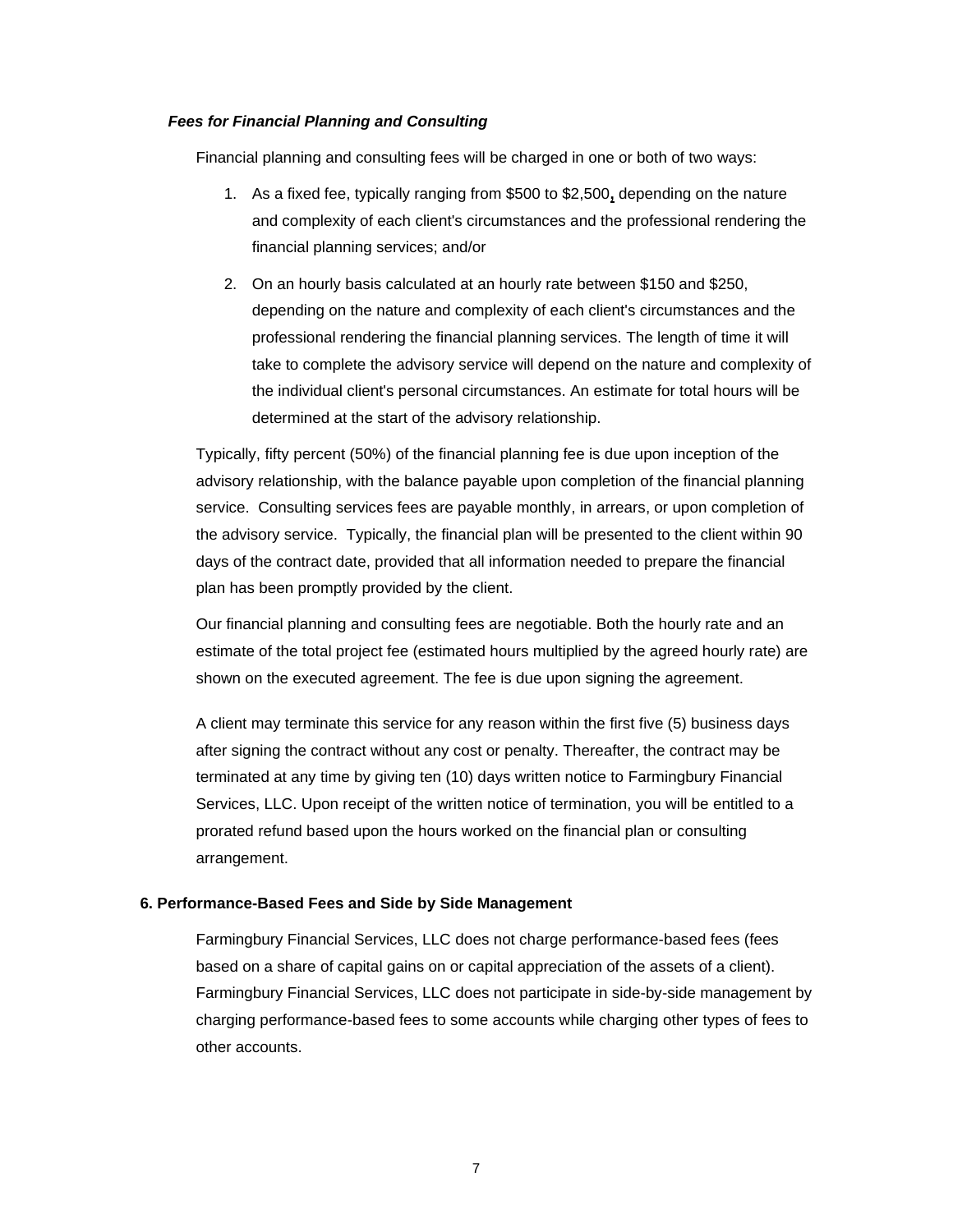## **7. Types of Clients**

Our services are offered to individuals, pension and profit-sharing plans, trusts, estates, charitable organizations, and business entities.

Farmingbury Financial Services does not charge a minimum fee or require a minimum account balance to open or maintain an account. Third party portfolio managers may require a minimum account balance to open an account and/or charge a minimum annual fee. Mutual funds may require a minimum initial investment.

## **8. Methods of Analysis, Investment Strategies and Risk Of Loss**

We believe that financial markets are efficient and teach this concept as the basis of management of your investment portfolios. Because of this, we refrain from recommending strategies that involve any variations of stock picking, market timing or reliance on past performance of a particular investment or manager.

We are committed to utilizing Modern Portfolio Theory and the Efficient Market Philosophy and recommend portfolio managers who create and manage portfolios that fall on the efficient frontier. These portfolios are reviewed typically on a quarterly basis and rebalanced as needed. Asset allocation decisions are not based on the conditions of the economy or the market, but rather on economic research related to the manner in which various asset classes have performed and the correlation of their performance over time.

Investment strategies are dictated by TPAs within their asset allocation models and underlying mutual funds. TPAs may use fixed or variable annuities in portfolios as well as life insurance contracts. Asset allocation with quarterly rebalancing is typical but may be more or less frequent depending upon the particular portfolio manager's strategies.

Investing in securities involves risk of loss that you should be prepared to bear. Investment values will fluctuate, are subject to market volatility, and may be worth more or less than original cost. Typically, repositioning a portfolio involves selling securities in order to make funds available to purchase mutual funds or other commingled investment vehicles in as stated in the portfolio manager's investment policy statement. In those situations where there would be adverse tax consequences to a client, TPAs may recommend holding the security or selling it over time in a tax efficient manner, but it may not include the position in the assets affected by the investment policy statement.

<sup>1</sup> Farmingbury will not refer a client to a TPA unless the TPA is registered or exempt from registration as an investment adviser in the client's state of residence.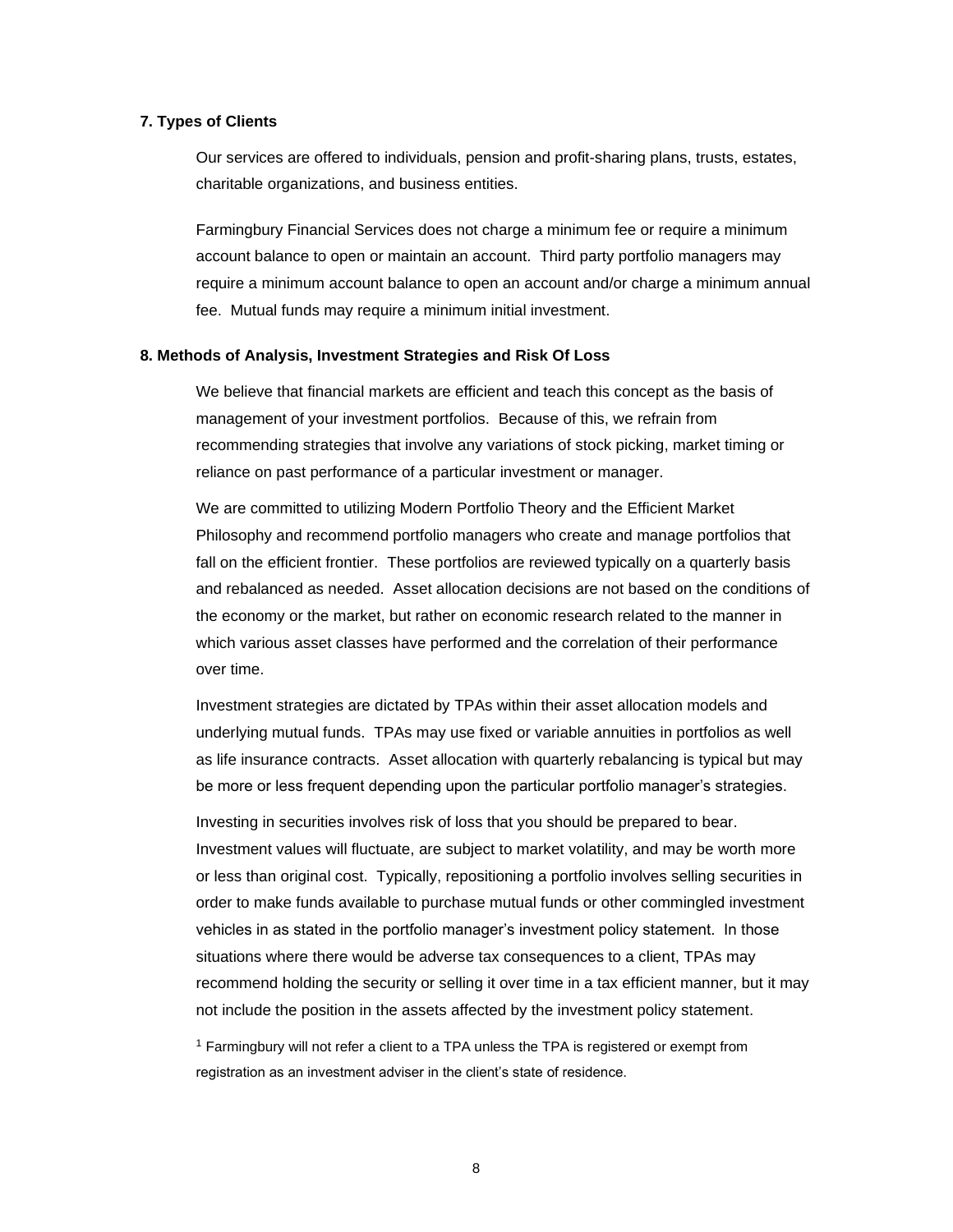#### **9. Disciplinary Information**

Farmingbury is required to disclose all material facts regarding any legal or disciplinary events that would be material to your evaluation of Farmingbury Financial Services, LLC or the integrity of our management. At this time, we have no information that applies to this section.

## **10. Other Financial Industry Activities and Affiliations**

Farmingbury is required to disclose material relationships that we may have with related financial industry participants. We are not affiliated with a broker-dealer or with a futures or commodities broker.

Farmingbury Financial Services, LLC and Mr. Schroeder are licensed in insurance and in this capacity, may recommend the purchase of certain insurance products. A conflict of interest exists because the commissions paid by insurance products create a financial incentive to recommend and sell insurance to clients. Our owner attempts to mitigate any conflicts of interest by placing the client's interests ahead of their own, through their fiduciary duty and by informing clients that clients are never obligated to purchase insurance through them.

Farmingbury may refer you to another registered investment adviser ("RIA") for services or investment strategies not offered by Farmingbury. If you decide to engage the referred RIA's services, Farmingbury will receiving an ongoing fee. While Farmingbury will refer only those RIAs we believe will serve your interests, the fees received causes a conflict of interest under the theory that the referral to use other advisers is tainted by the receipt of fees or other remuneration for the referral. While we cannot eliminate this conflict of interest, we alert you to its existence through this Brochure and a Solicitor's Disclosure Statement that explains the financial relationship between Farmingbury Financial Services, LLC and the RIA. Further, you are under no obligation to conduct business with any RIA referred by us.

## **11. Code of Ethics, Participation or Interest In Client Transactions and Personal Trading**

Farmingbury Financial Services, LLC has adopted a formal Code of Ethics. This Code of Ethics includes requirements to make sure that we meet our fiduciary responsibilities:

1. We will put your interests before our interests.

You have the right to specify your investment objectives, guidelines, and/or conditions on the overall management of your account.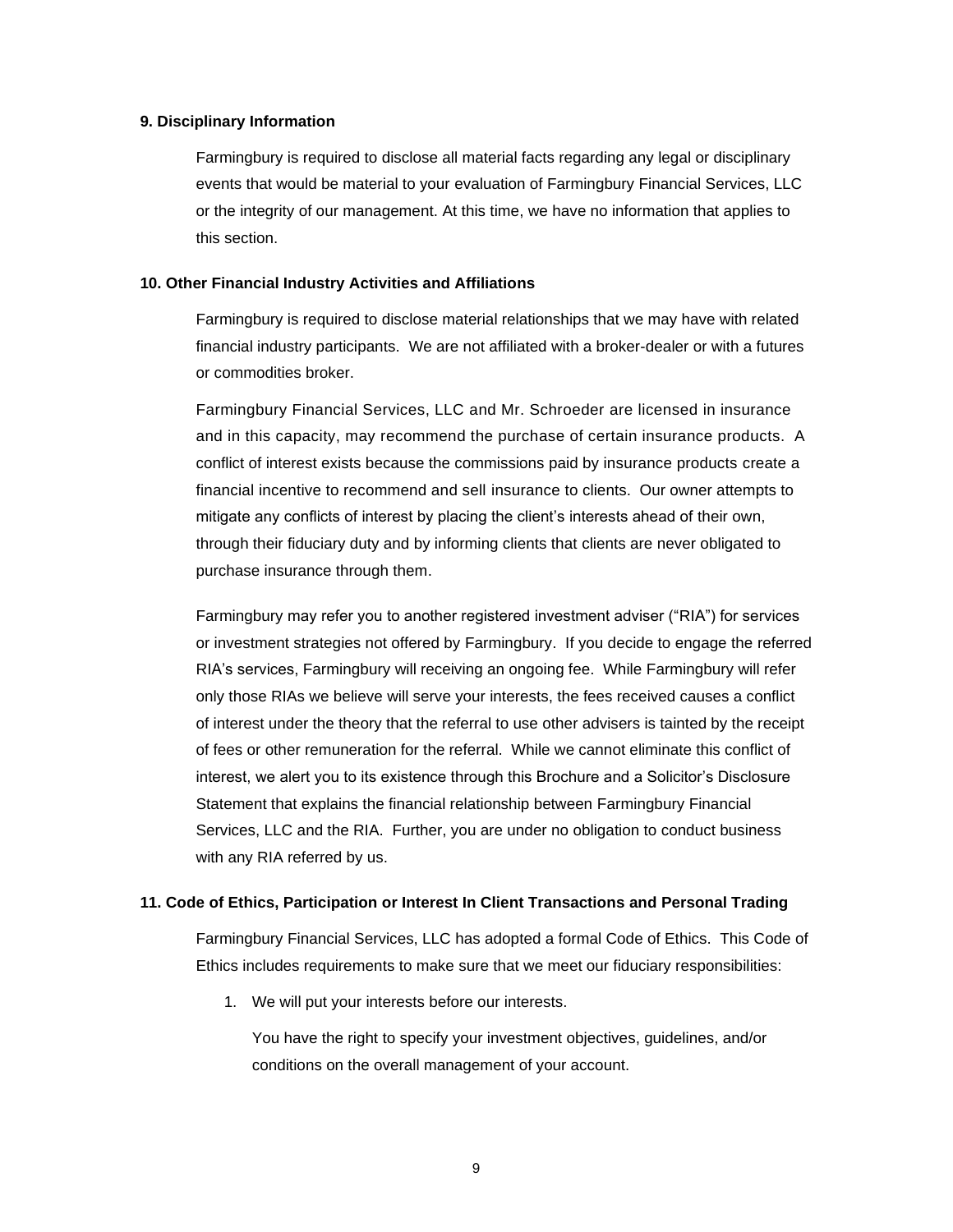- 2. We will not make investment decisions for our personal portfolios if the decision is based on information that is not also available to the investing public.
- 3. We will not participate in private placements or initial public offerings (IPO's) that may affect your investments without disclosure to you.
- 4. We always make every effort to comply with all applicable federal and state regulations governing registered investment advisers (RIA's).

On occasion, we may buy or sell securities that we recommend to clients. This practice would create a conflict of interest if the transactions were structured to trade on the market impact caused by recommendations made to our clients. Our clients' transactions and our own transactions usually trade in sufficiently broad markets where these transactions will not have an appreciable impact on the securities' market value.

Mr. Schroeder reviews our personal transactions regularly to make sure that our personal transactions are consistent with advice given to clients.

The full text of our Code of Ethics is available to you on request.

## **12. Brokerage Practices**

Unless a client directs us otherwise, or in instances where a sub-advisor is available only at a particular broker/dealer<sup>2</sup> , Farmingbury Financial Services, LLC may use its discretion in recommending the broker/dealer. In recommending a broker/dealer, Farmingbury will generally seek "best execution". This means that when recommending a broker/dealer, Farmingbury will comply with its fiduciary duty to obtain best execution. It also means that Farmingbury will take into account such relevant factors as (a) price; (b) the broker/dealer's facilities, reliability and financial responsibility; (c) the ability of the broker/dealer to effect transactions, particularly with regard to such aspects as timing, order size and order execution; (d) the research and related brokerage services provided to Farmingbury, even though your account(s) may not be the direct or exclusive beneficiary of such services; and (e) any other factors Farmingbury considers to be relevant.

When your investments are managed by a Third-Party Adviser (TPA), recommendation of brokerage and custodial services (sub-advisors<sup>2</sup>) is provided by the TPA. *For example, if you are investing in one of the programs managed by Matson Money they require that you designate a broker/dealer and a custodian acceptable to Matson Money.*

<sup>&</sup>lt;sup>2</sup> Some sub-advisors require the use of the brokerage and/or custodial services of firms providing the platform used by the sub-advisors.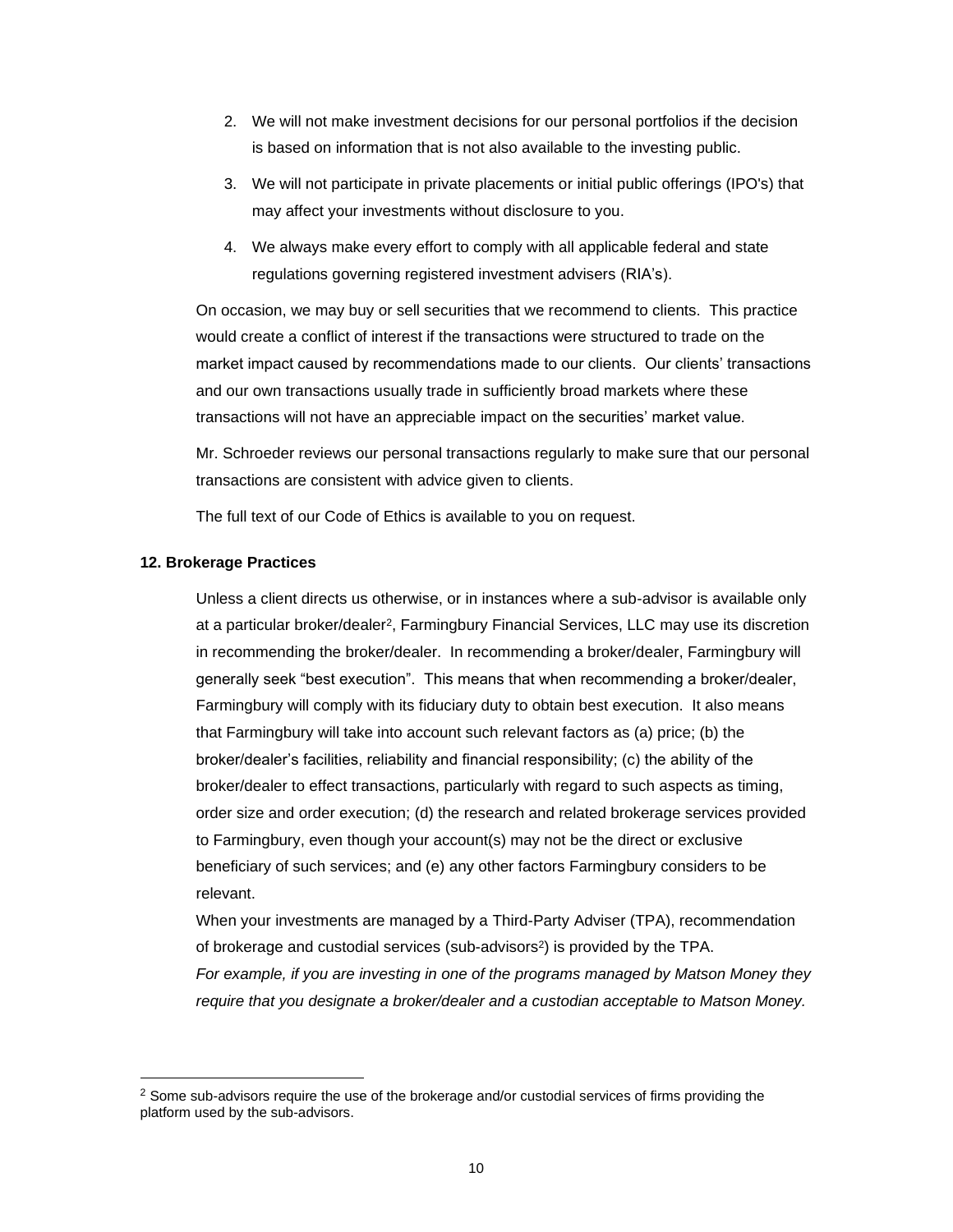Generally, Matson Money requests that you open custody accounts with either Axos or Charles Schwab & Co. Inc., and brokerage accounts with their affiliated broker-dealers: (1) GEMISYS Corporation or (2) Charles Schwab Trust. Matson Money also will approve of custody accounts with other custodians, such as U.S. Bank, and its affiliated brokerdealer, U.S. Bancorp Investments. For ERISA accounts, Matson Money generally requests that assets be maintained at TD Ameritrade Trust Company or Charles Schwab Trust. Matson Money will permit clients to use as a third-party administrator and record keeper, ASPire or Alliance Benefit Group, and Mg Trust/Matrix Capital for 403(b) accounts and some 401(k) accounts.

Generally, Efficient Advisors requests that you open custody accounts with either: TD Ameritrade or Charles Schwab & Co. Inc.

Farmingbury Financial Services, LLC does not participate in any revenue sharing arrangements with these entities.

# **13. Review of Accounts**

Aaron Schroeder, Principal, reviews accounts periodically. Third party portfolio managers usually monitor accounts daily for trading and rebalancing purposes.

The mutual fund managers and/or the brokerage firm handling your account send you account statements at least quarterly, but usually monthly. TPAs may send periodic account statements. Account statements show money balances, investment values, and transactions. Farmingbury Financial Services, LLC does not provide account statements.

## **14. Client Referrals and Other Compensation**

Farmingbury receives a portion of fees you pay when you participate in one of the programs offered by TPAs. TPAs may offer incentives to Farmingbury, such as larger fees based on the amount of assets managed by the TPA. In addition, TPAs may provide free, or reduced-cost marketing assistance based on the amount of assets referred to the TPA by Farmingbury. TPA's may provide their investment advisory services to advisers, like Farmingbury, at low or no cost and at reduced costs to family members. These situations create conflicts of interest because they give Farmingbury incentives to decide which TPA to refer or recommend. We address these conflicts by Disclosure in this Brochure. Further, we remind you that you are under no obligation to conduct business with any TPA referred by us.

Referrals from Others – Farmingbury does not pay a referral fee to others who refer clients to us.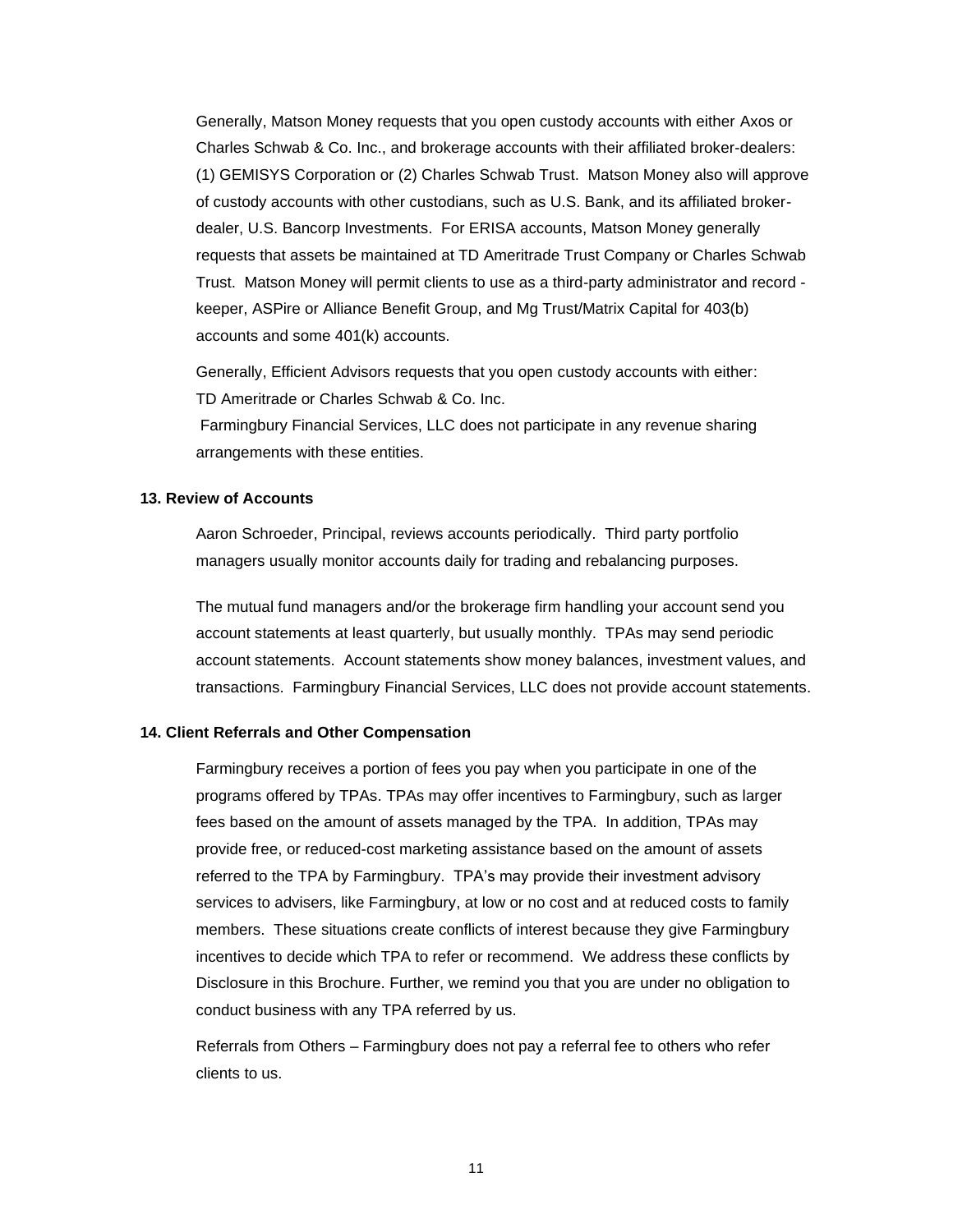## **15. Custody**

You will not give us authority to withdraw securities or funds from your account. Your funds and securities will be held with a bank, broker/dealer, or other independent qualified custodian. We do not accept physical custody of any of your funds and/or securities. We do not accept or forward securities certificates to your custodian. We do not produce account statements. You will receive account statements from the custodian holding your funds and securities at least quarterly. Please review account statements for accuracy and let us know if there are any discrepancies.

### **16. Investment Discretion**

We offer only non-discretionary investment management services. With nondiscretionary services, we require your agreement before entering any orders.

## **17. Voting Client Securities**

Your brokerage firm or custodian may send proxies or other solicitations about your securities directly to you. We do not accept authority to vote securities on your behalf.

### **18. Financial Information**

Farmingbury is required to provide you with certain financial information or disclosure about its financial condition. Farmingbury has no financial commitment that impairs its ability to meet contractual and fiduciary commitments to clients nor has it been the subject of a bankruptcy proceeding.

## **19. Requirements for State-Registered Advisers**

#### *Principal Executive Officers*

Aaron Schroeder, Principal *Year of Birth*: 1958 Business Background*:* Farmingbury Financial Services, LLC, Principal, 06/1990 – Present Purshe Kaplan Sterling Investments, Registered Representative, 06/2004 – 04/2013

#### *Other Business Activities*

See "Other Financial Industry Activities and Affiliations" (above) for information about Farmingbury and Mr. Schroeder's insurance activities.

### *Calculation of Performance-Based Fees*

This item does not apply to Farmingbury and Mr. Schroeder.